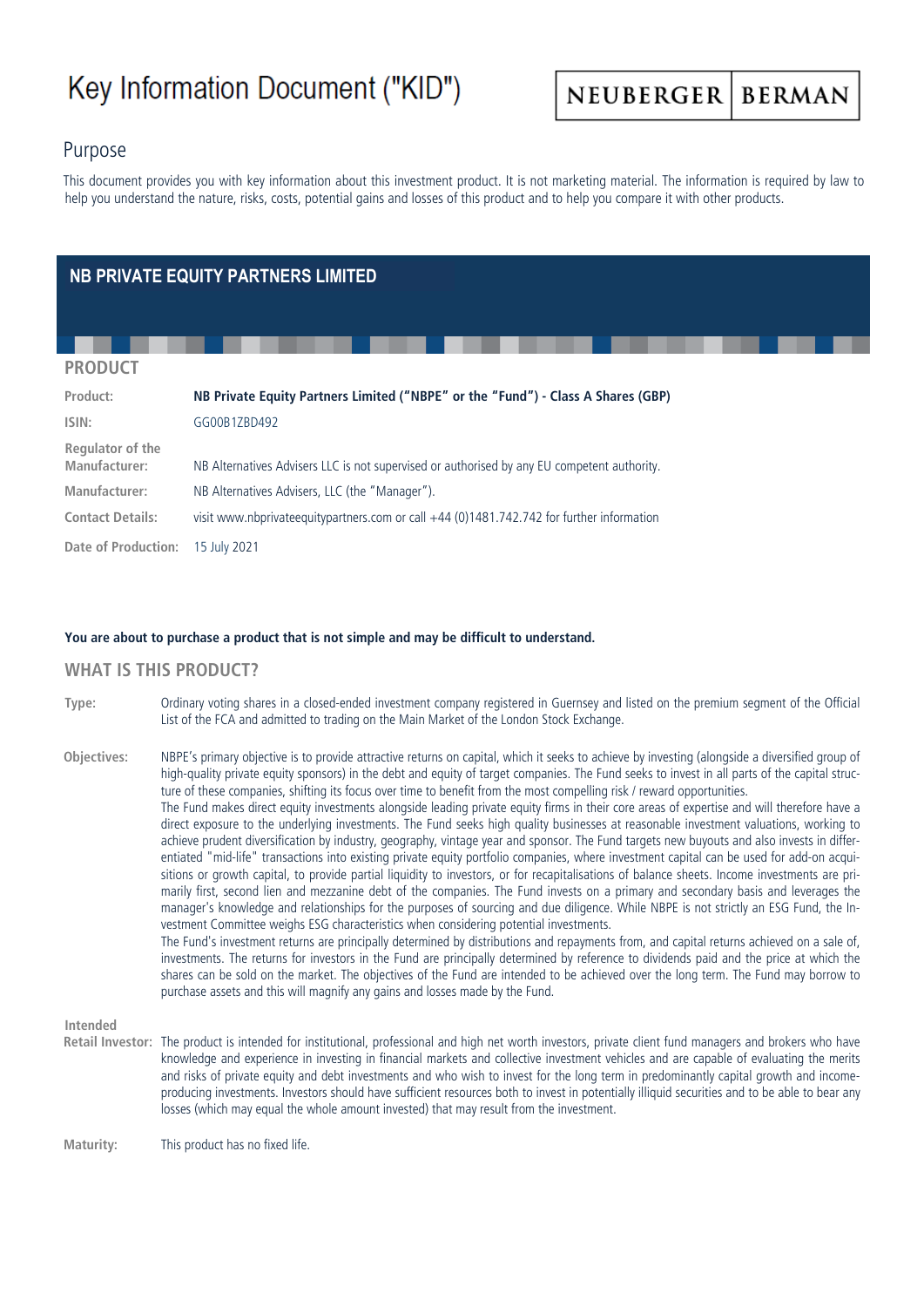# WHAT ARE THE RISKS AND WHAT COULD I GET IN RETURN?

### Risk Indicator

The summary risk indicator is a guide to the level of risk of the Product compared to other products. It shows how likely it is that the Product will lose money because of movements in the market or because we are not able to pay you. We have classified this Product as 5 out 7, which is a a medium-high risk class. This rates the potential losses from future performance at a medium-high level, and poor market conditions will likely impact our capacity to pay you. This Product does not include any protection from future market performance so you could lose some or all of your investment. If we are not able to pay what is owed, you could lose your entire investment.

The following are some of the other risks materially relevant to the PRIIP which are not taken into account in the summary risk indicator:

External market and economic risks; strategic risks; investment and portfolio performance risks; liquidity management and foreign exchange exposure; operational risks such as key personnel retention.

See further the Annual Report for NBPE as cited in the section "Other Relevant Information" below.

This product does not include any protection from future market performance so you could lose some or all of your investment. If we are not able to pay you what is owed, you could lose your entire investment.

### Performance Scenarios

#### **Market developments in the future cannot be accurately predicted. The scenarios shown are only an indication of some of the possible outcomes based on recent returns. Actual returns could be lower.**

This table shows the money you could get back over the next 5 years, under different scenarios, assuming that you invest in £10,000 from the outset. The scenarios shown illustrate how your investment could perform. You can compare them with the scenarios of other products. The scenarios presented are an estimate of future performance based on evidence from the past on how the value of this investment varies, and are not an exact indicator. What you get back will vary depending on how the market performs and how long you keep the investment. The stress scenario shows what you might get back in extreme market circumstances, and it does not take into account the situation where we are not able to pay you. The figures shown include all the costs of the product itself, but may not include all the costs that you pay to your advisor or distributor. The figures do not take into account your personal tax situation, which may also affect how much you get back.

| <b>Scenarios</b>      | Based on GBP 10,000 Investment      | 1 year    | 3 years   | 5 years                      |
|-----------------------|-------------------------------------|-----------|-----------|------------------------------|
|                       |                                     |           |           | (Recommended holding period) |
| Stress Scenario       | What you might get back after costs | £3,662    | £2,361    | £3,016                       |
|                       | Average return each year            | $-63.38%$ | $-38.20%$ | $-21.31%$                    |
| Unfavourable Scenario | What you might get back after costs | £8,080    | £8,169    | £8,938                       |
|                       | Average return each year            | $-19.20%$ | $-6.52%$  | $-2.22%$                     |
| Moderate Scenario     | What you might get back after costs | £11.514   | £14.977   | £19,481                      |
|                       | Average return each year            | 15.14%    | 14.41%    | 14.27%                       |
| Favourable Scenario   | What you might get back after costs | £15,903   | £26,616   | £41,157                      |
|                       | Average return each year            | 59.03%    | 38.58%    | 32.71%                       |

# **WHAT HAPPENS IF NB ALTERNATIVES ADVISERS, LLC IS UNABLE TO PAY OUT?**

The manufacturer has no obligations to pay out. Investors may, however, suffer financial loss if the Fund is unable to pay out. Investors do not have protection from an investor compensation or guarantee scheme.

#### **WHAT ARE THE COSTS?**

The Reduction in Yield (RIY) shows what impact the total costs you pay will have on the investment return you might get. The total costs take into account one-off, ongoing and incidental costs. The amounts shown here are the cumulative costs of the product itself, for three different holding periods. They include potential early exit penalties. The figures assume you invest GBP 10,000. The figures are estimates and may change in the future.



# NEUBERGER BERMAN